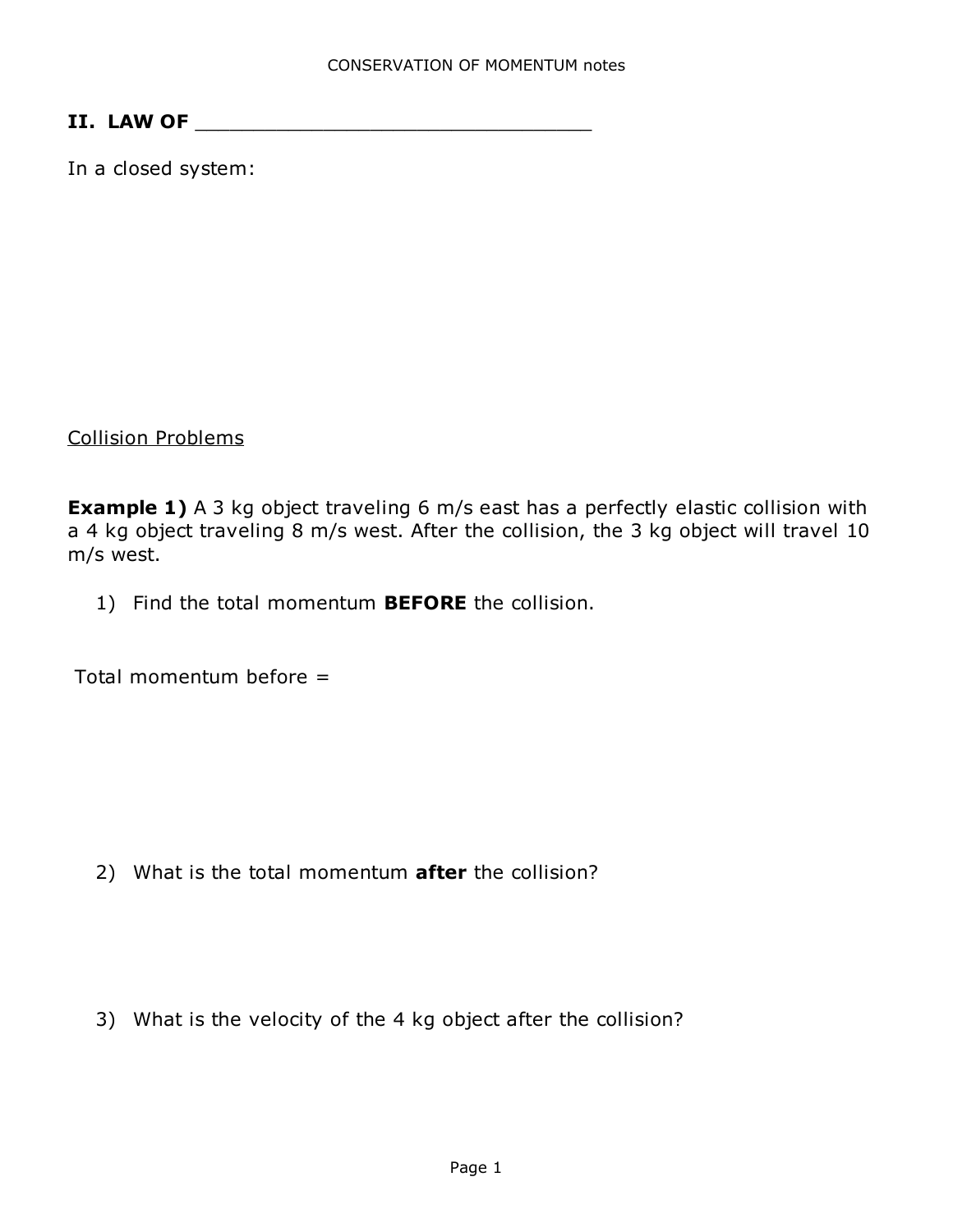**Example 2)** A 10kg Block A moves with a velocity of 2 m/s to the right and collides with a 10 kg Block **B** which is at rest. After the collision Block **A** stops moving and Block B moves to the right.

a) Find the total momentum after the collision

b) Find the velocity of Block B after the collision.

**Example 3)** A 10 kg cart moving with a velocity of 10 m/s East collides and attaches itself to a 10 kg cart moving at a velocity of 50 m/s west.

Draw a quick picture

1) Find the total momentum before the collision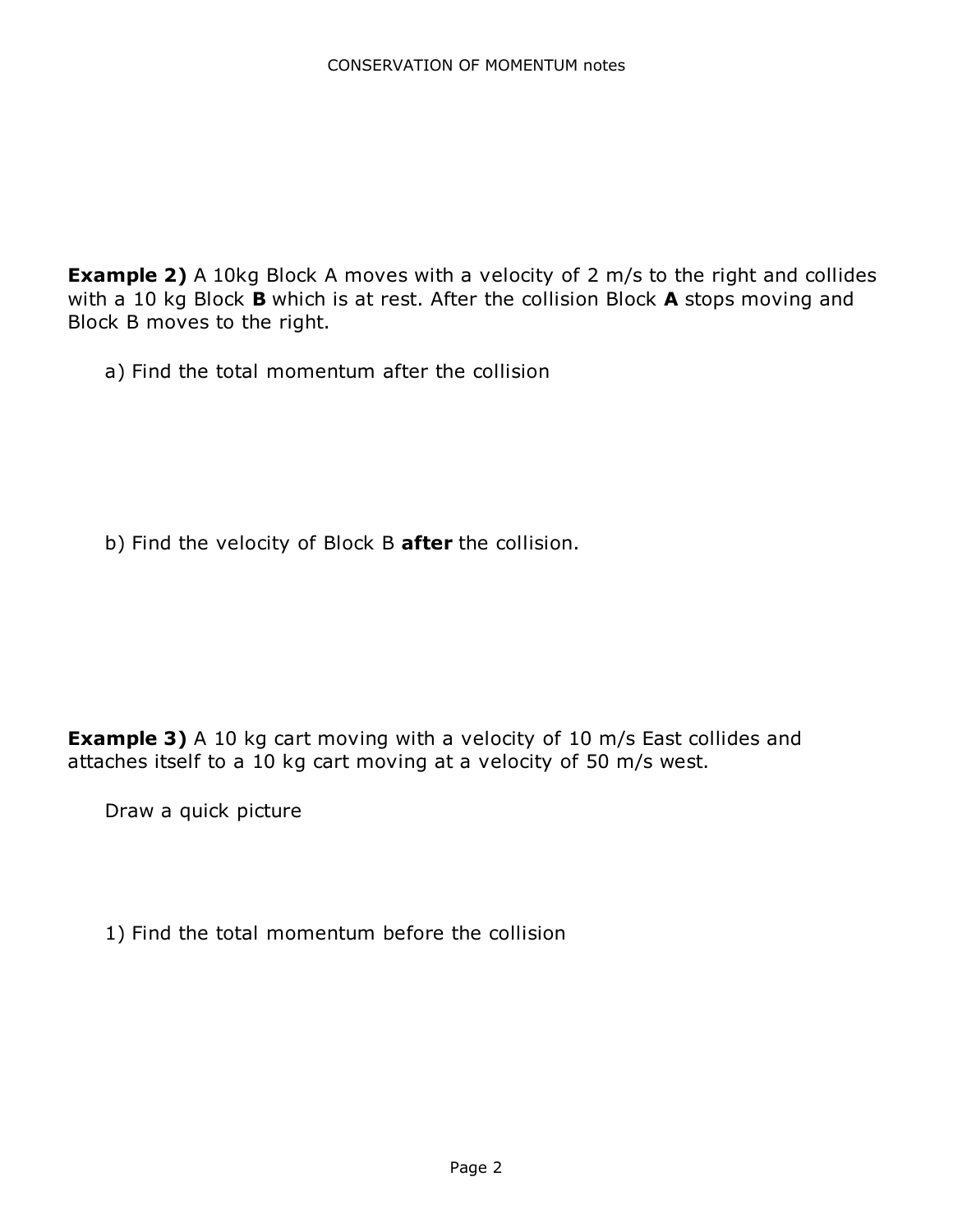2) Find the total momentum after the collision

3) What is the velocity of the attached carts after the collision?

B) Recoil Problem - When interacting objects start from rest

**Example** 1) A 4 kg rifle fires a 5 x  $10^{-3}$  kg bullet at a velocity of 500 m/s. What is the velocity acquired by the rifle?

Total Momentum Before Interaction = Total Momentum After Interaction

Why is the total momentum before Zero???

 $\overline{\phantom{a}}$  , where the contract of the contract of the contract of the contract of the contract of the contract of the contract of the contract of the contract of the contract of the contract of the contract of the contr

Subtract  $\mathsf{m}_2\mathsf{v}_2$  from both sides

In problem Solving, remove negative sign and use

 $\mathcal{L}_\text{max}$  , we can also assume that the contract of  $\mathcal{L}_\text{max}$ 

(Not in Reference Table) \*\*\*\*\*\*\*\*\*\*

**Important:** Regents almost always has an question that asks you to use this equation

**Example 2) 2** magnets of 1 kg and .5 kg are arranged **at rest** on a horizontal frictionless surface. When the strings holding them together is cut they move apart under the magnetic force of repulsion.

a) What is the total momentum of the magnets before the string is cut?